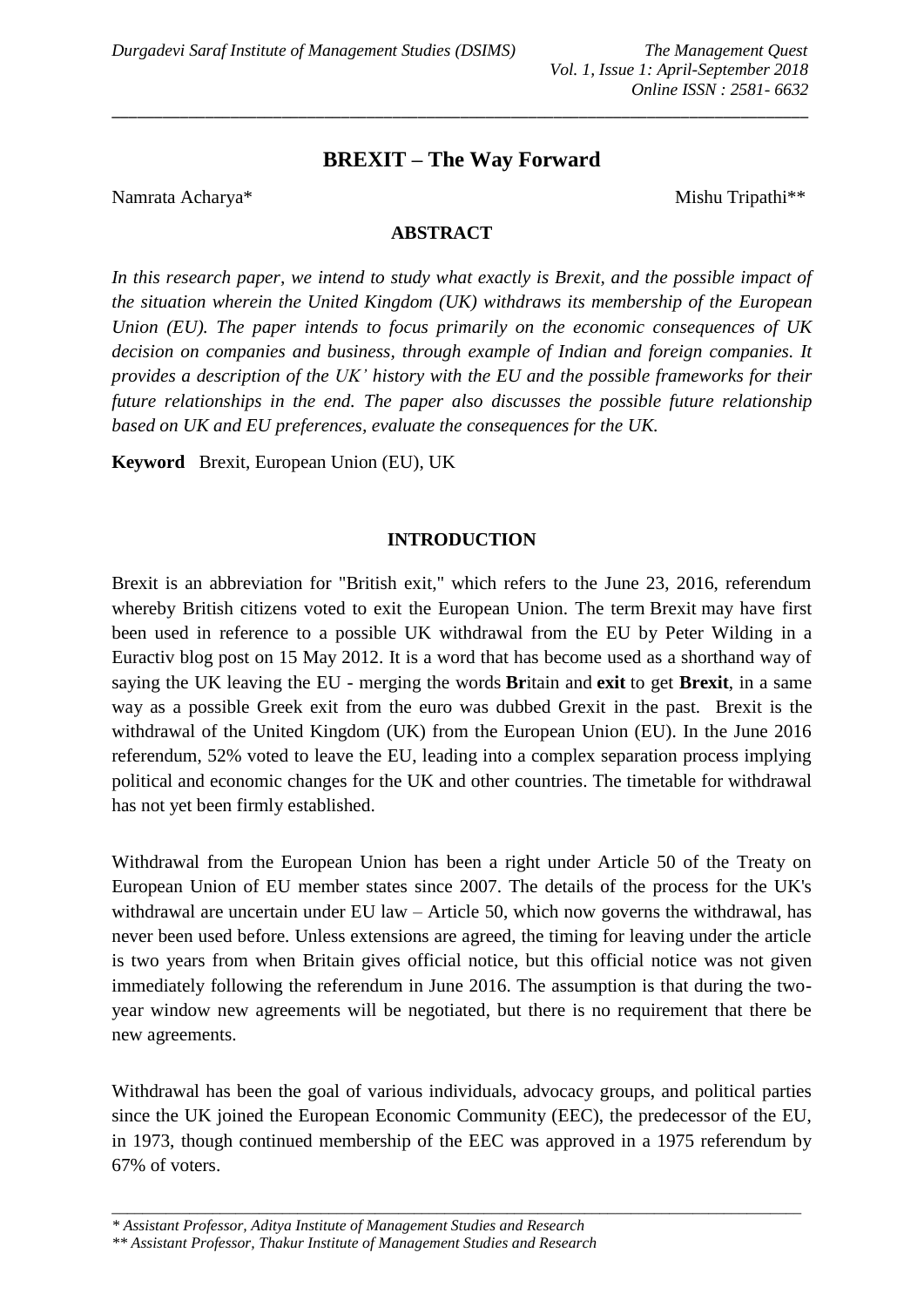| United Kingdom European Union membership referendum, 2016 |              |               |  |  |
|-----------------------------------------------------------|--------------|---------------|--|--|
| <b>Choice</b>                                             | <b>Votes</b> | $\frac{6}{6}$ |  |  |
| Leave                                                     | 17,410,742   | 51.89         |  |  |
| Remain                                                    | 16, 141, 241 | 48.11         |  |  |
| Valid votes                                               | 33,551,983   | 99.92         |  |  |
| Invalid or blank votes                                    | 25,359       | 0.08          |  |  |
| <b>Total votes</b>                                        | 33,577,342   | 100.00        |  |  |
| Registered voters and                                     | 46,500,001   | 72.21         |  |  |
| turnout                                                   |              |               |  |  |

#### *Table-1*

# **History of Brexit**

In 1975, the United Kingdom held a referendum on whether the UK should remain in the EEC. All of the major political parties and mainstream press supported continuing membership of the European Economic Community (EEC). However, there were significant splits within the ruling Labour party, the membership of which had voted 2:1 in favour of withdrawal at a one-day party conference on 26 April 1975. Since the cabinet was split between strongly pro-European and strongly anti-European ministers, Harold Wilson suspended the constitutional convention of Cabinet collective responsibility and allowed ministers to publicly campaign on either side. Seven of the twenty-three members of the cabinet opposed EEC membership.

On 5 June 1975, the electorate were asked to vote yes or no on the question: "Do you think the UK should stay in the European Community (Common Market)?" Every administrative county in the UK had a majority of "Yes", except the Shetland Islands and the Outer Hebrides. In line with the outcome of the vote, 67% in favour of staying in, the United Kingdom remained a member of the EEC.

| IN                                | <b>ARGUMENTS ON</b> | <b>OUT</b>                      |
|-----------------------------------|---------------------|---------------------------------|
| Britain avoids exporter tariffs   | <b>TRADE</b>        | Britain will negotiate a new EU |
| and red tape, important as 45%    |                     | relationship without<br>being   |
| of British exports go to the EU.  |                     | bound by EU law. It can secure  |
| As a member, Britain can obtain   |                     | trade deals with<br>other       |
| better trade terms because of the |                     | important countries such as     |
| EU's size.                        |                     | China, India and America.       |
|                                   |                     |                                 |
|                                   |                     |                                 |

### **Arguments For and Against BREXIT; according to the main campaign**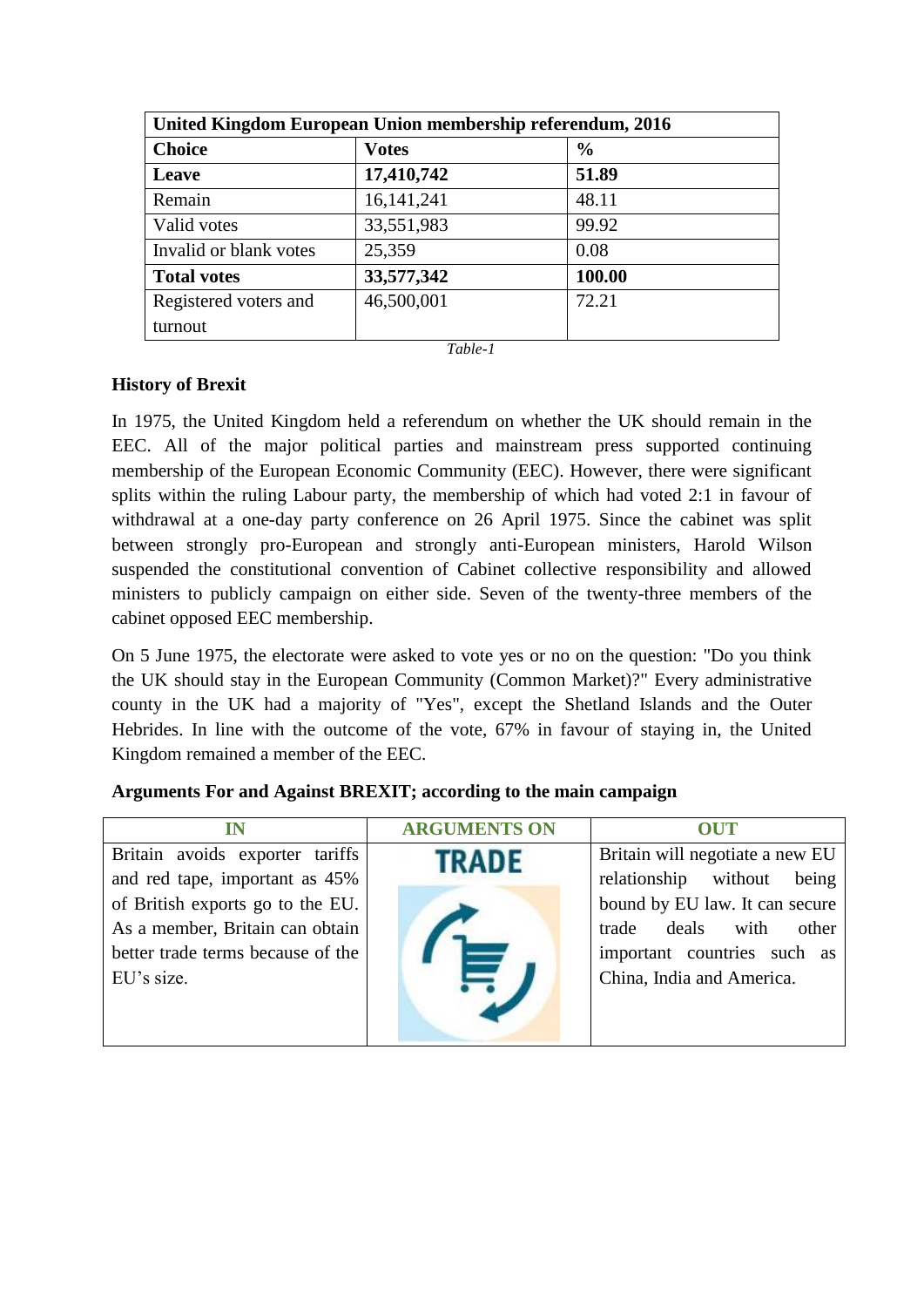| Britain pays the EU $£340$ a year<br>per household, compared with<br>£3,000<br>estimate<br>yearly<br>an<br>benefit of membership. In or<br>Out, payment is needed to access<br>the single market.                              | <b>EU BUDGET</b>   | Britain<br>sending<br>can<br>stop<br>£350m,<br>equivalent<br>half<br>to<br>England's school budget, to<br>Brussel's every week. This<br>money can be<br>spent<br><sub>on</sub><br>scientific research and new<br>industries. |
|--------------------------------------------------------------------------------------------------------------------------------------------------------------------------------------------------------------------------------|--------------------|------------------------------------------------------------------------------------------------------------------------------------------------------------------------------------------------------------------------------|
| Most EU regulation collapses 28<br>national<br>standards<br>into<br>-1<br>European standard reducing red<br>tape and benefiting business. In,<br>Britain can fight for better<br>regulation.                                   | <b>REGULATION</b>  | Leaving will return control<br>over areas like employment<br>law and health and safety,<br>measures that a recent business<br>Britain<br>poll<br>found<br>for<br>businesses favoured.                                        |
| Leaving doesn't mean reduced<br>Countries<br><i>immigration.</i><br>that<br>trade with EU from outside have<br>higher rates of immigration,<br>including from EU countries,<br>than Britain.                                   | <b>IMMIGRATION</b> | Britain<br>can change<br>the<br>"expensive and out $-$ of $-$<br>control" system that offers an<br>open door to the EU and blocks<br>non - EU immigrants who<br>could contribute to the UK.                                  |
| At international summits, Britain<br>is represented twice $-$ by the<br>foreign secretary and the EU<br>representative.<br>high<br>$Co-$<br>operation has helped fight Ebola<br>and piracy of Africa.<br>Source: Economist.com | <b>INFLUENCE</b>   | Britain has little influence<br>within the EU. From outside, it<br>retake<br>seats<br>can<br>$\alpha$<br>international institutions and be<br>a stronger influence for free<br>trade and co-operation.                       |

*Table-2*

# **Impact of Brexit**

Brexit may have many -fold impacts on the economy and markets worldwide. Leaving the European Union is a significant step for any member state, which would have social, cultural, political and economic implications.

# **Impact of Brexit on UK market is analysed as below –**

1. Gross Domestic Product (GDP) growth of UK - The Centre for Economic Performance at the London School of Economics estimates that the United Kingdom leaving the European Union and joining the European Free Trade Association will reduce British GDP by at least 2.2% in its optimistic scenario, and between 6.3% and 9.5% in its pessimistic one. The Confederation of British Industry estimates that the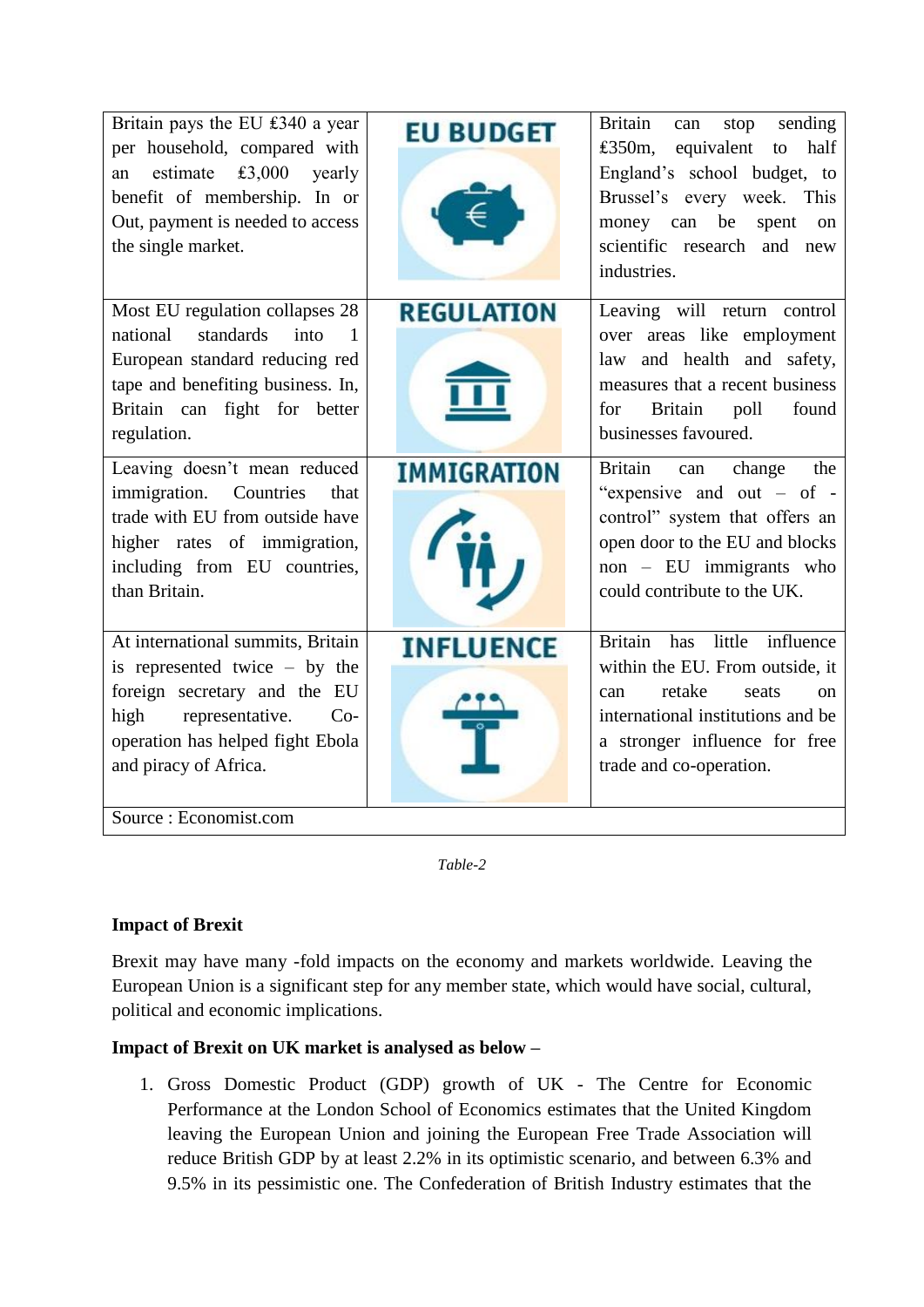net benefit to the United Kingdom stemming from European Union membership is somewhere in the region of 4 to 5% of Britain's GDP, or between £62bn and £78bn per year. The National Institute of Economic and Social Research estimated that withdrawal from the European Union would permanently lower the British economy's level of output by 2.25% below what it would otherwise have been.

- 2. Immigration Most migrants from the European Union come to the United Kingdom to work. The annual net migration from the European Union has significantly risen from 100,000 people per annum reaching 183,000 in March 2015, boosting the workforce by around 0.5% a year in 2015. This supports the economy's ability to grow without pushing up wage growth and inflation, and thereby managing a lower interest rates for longer period. As post Brexit, it is estimated that Britain is not likely to not agree to the free movement of labour with the European Union, there is a possibility for a policy change to restrict the number of low skilled workers entering UK. This change would be directed towards attracting more highly skilled workers (including the ones from outside the European Union). Incase of this change, lowwage sectors heavily dependent on migrant labour, such as agriculture, might find it difficult to find labour whereas other sectors with a shortage of highly skilled labour, would see attraction of best talent.
- 3. Trade and the manufacturing industry UK enjoys a significant portion of trade links with the EU, with an official trade statistics portraying the EU as a destination of about half of all British goods exports. The share is a little lower if services exports are included too but is still a sizeable 45%. The total exports account for 30.5% of British output, this means that the value of all goods and services exports to the EU are equal to 14% of the overall UK economy. The trading links are bigger if we include the more than 60 countries that the UK trades freely with because they have a free trade agreement with the EU. The manufacturing sector of UK is greatly dependent on exporting, but growth in the services share of the economy has left manufacturing accounting for an ever smaller share of the economy. There is a probability that impacts of Brexit on trade would not be that significant. It is possible that Brexit would benefit the external sector in the long run, if UK could negotiate its own trading arrangements. In the scenario where Britain does not remain in the single market, exporters would face additional costs in selling into the European Union. These would include extra costs of clearing customs and the administrative costs of complying with the European Union's rules of origin. They might also face other nontariff barriers, such as quotas or product compliance norms to meet European standards levied on UK companies.

These factors would be an inconvenience but not a major barrier to trade as many countries, such as the United States, manage to export successfully to the European Union despite facing these barriers. The United Kingdom would also look at new trade deals thereby opening up to the fast growing markets outside Europe and improve the competitiveness of Britain's manufacturing industry. The exports of goods might support to rebalance the economy reliance on trade.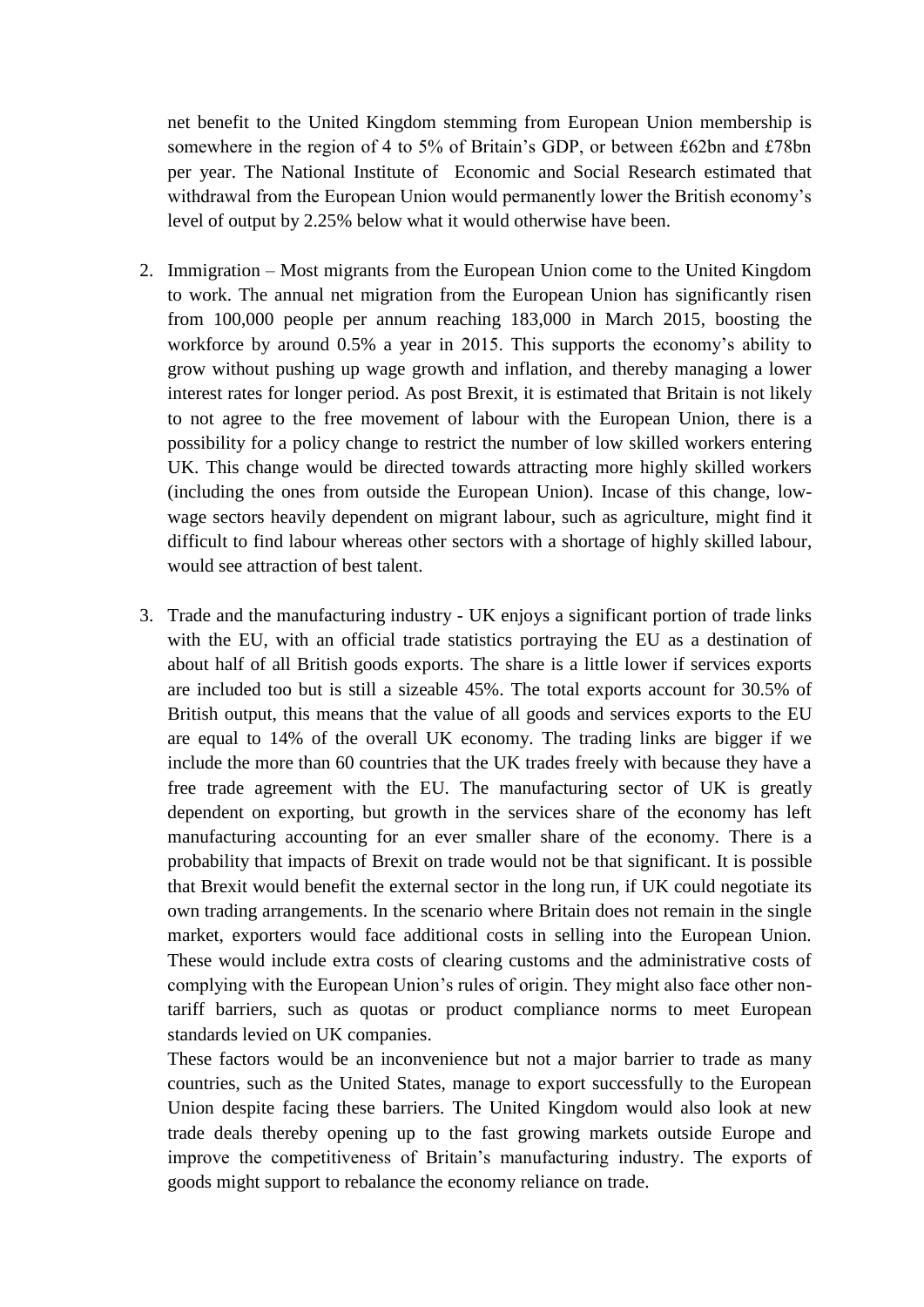- 4. Financial services Financial services would be the most affected sector immediately after a European Union exit compared to the other sectors of the economy. Though United Kingdom financial services sector would probably be hurt in the short term, but it would definitely not mean collapse of the major sector. UK would enjoy competitive advantage in the longer run as it would negotiate trade deals with emerging markets that could pay dividends for the financial services sector in the long run.
- 5. Regulation, innovation and productivity Amid Brexit, there could be fall in the foreign direct investment into Britain which could be damaging for the country's productivity outlook. Also a change in the immigration policy would allow the United Kingdom to choose employees on the basis of their skills rather than place of origin, which will allow it access to higher skilled, more productive workers. The UK exit to European Union is likely to have a limited impact on Britain's productivity. Brexit regulations would save Britain financial position as the United Kingdom would choose to implement regulations to save the market. It would also need to implement the European Union's regulations to continue to export easily to the single market. The dearth in regulations might give a small boost to productivity but could be beneficial to the economy in the long run.
- 6. Foreign investment May be for a smaller period the United Kingdom may see a weaker foreign direct investment inflows, but as the economy would negotiate new relationship, Britain would be able to obtain favourable terms. In the World Bank's Doing Business survey (which assesses countries according to the ease of doing business in them), Britain ranks highly in areas such as attaining credit, dealing with construction permits and protecting minority investors. Also it has been more successful than other European Union countries in attracting inward foreign direct investment amid a strong political environment, good rule of law and English language speaking population. It is expected that Britain would remain a haven for foreign direct investment flows even if it was outside the European Union.
- 7. Public sector UK government is could save a minimum of £10bn per year on its contributions to the EU budget if it leaves the bloc. The number could further increase if the either the British rebate was to be susceptible in the years ahead or Brexit was to could result into faster economic growth. Some economic disruption and migration could offset the number of the savings for the British Government. UK would also think of making some contributions to the Union if it wanted to preserve single market access. The United Kingdom may also sacrifice on customs duties income to strike new trade deals with countries outside Europe. Though it is still expected that Brexit would benefit the public finances, but not in huge numbers.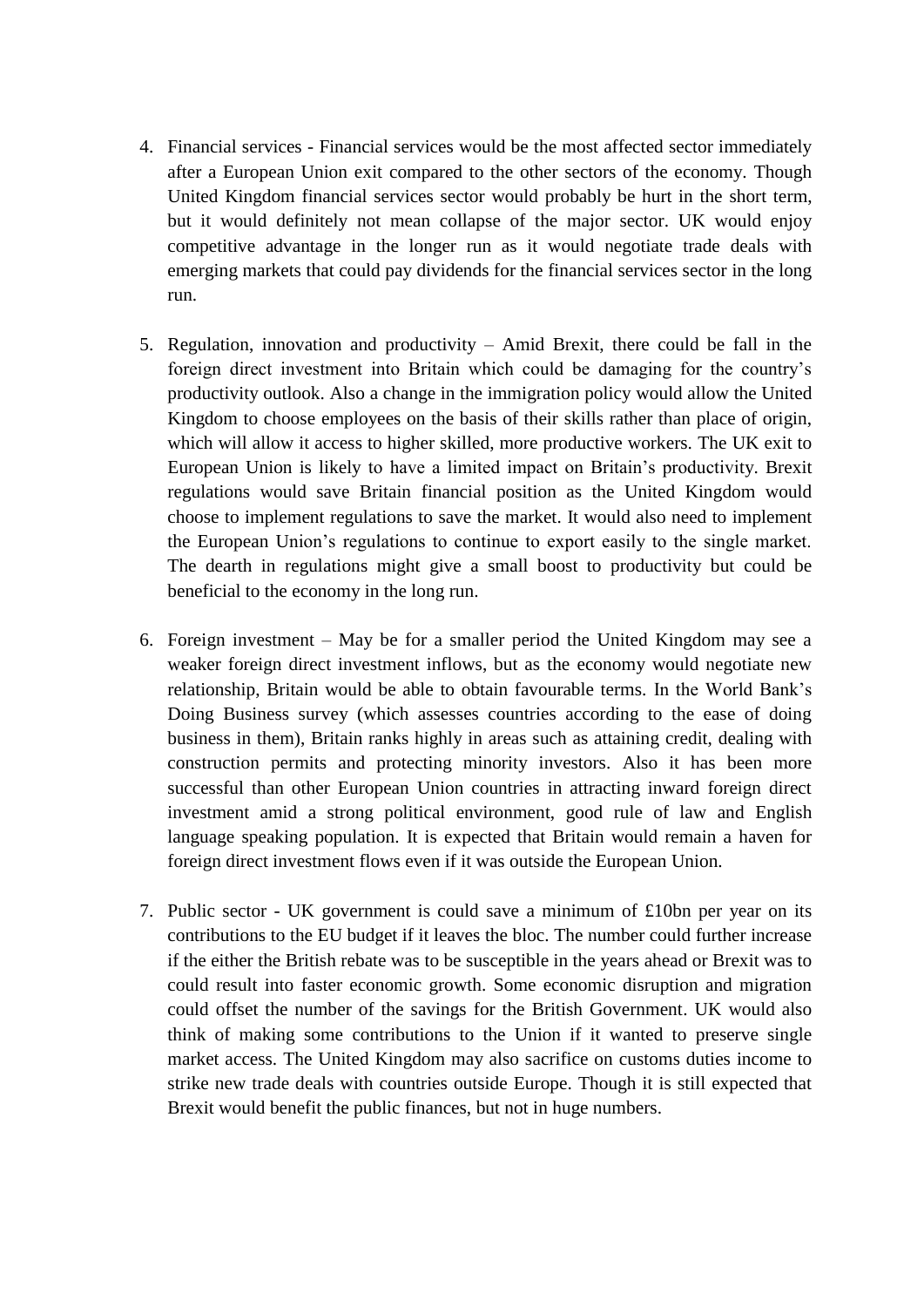Consumption and the property market  $- A$  number of analysts have argues that leaving the European Union would damage property markets and the UK macro-economic, environment resulting in lower consumption. However, it is still debatable whether Brexit could have a modest negative impact on growth and job creation, though the overall market would be affected positively in the long run. The resultant effects of Brexit on consumption could be positive, though not likely to be large. It is certain that United Kingdom's economic prospects are good whether inside or outside the European Union, as the economy has moved ahead of the European Union. As it is certain that the British property market would be impacted negatively if the United Kingdom opts to leave the European Union. It is although expected that financial services sector role post Brexit would hold up the property market, expecting a significantly lower negative impacts at a macroeconomic level. Thus it is expected that the impact on the property market and on consumption in the economy will not be very significant.

#### **OBJECTIVE**

This research paper intends to investigate what is Brexit and the history behind EU and UK trade relations.To understand impact of Brexit on markets using few companies as examples.

# **RESEARCH METHODOLOGY**

This research paper is an exploratory research, as it intends to study Brexit, its significance and current and future consequences. The data collected on the same is through secondary sources.

### **Impact of Brexit on Companies – Few examples**

Brexit may have positive or negative impact on companies depending on the sectors which they belong too. A brief analysis of this scenario has been explained with the help of three companies of different sectors and based in different companies with businesses worldwide.

#### **Company 1 - British American Tobacco (BAT)**

British American Tobacco (BAT), headquartered in United Kingdom offer adult consumers a range of products, including: cigarettes and cigars, Fine Cut tobacco, Swedish-style snus and Next Generation Products in a number of markets. The company has a significant exposure of its revenue of more than 50% as per their interim results of FY2016 coming only from Western Europe and Eastern Europe. The countries under the two regions were the company has exposure is as under –

| <b>Western Europe</b> | <b>Eastern Europe</b> |            |
|-----------------------|-----------------------|------------|
| Germany               | Denmark               | Russia     |
| Switzerland           | Netherland            | Ukraine    |
| Italy                 | Belgium               | Turkey     |
| Romania               | Spain                 | Kazakhstan |
| France                | Poland                | Algeria    |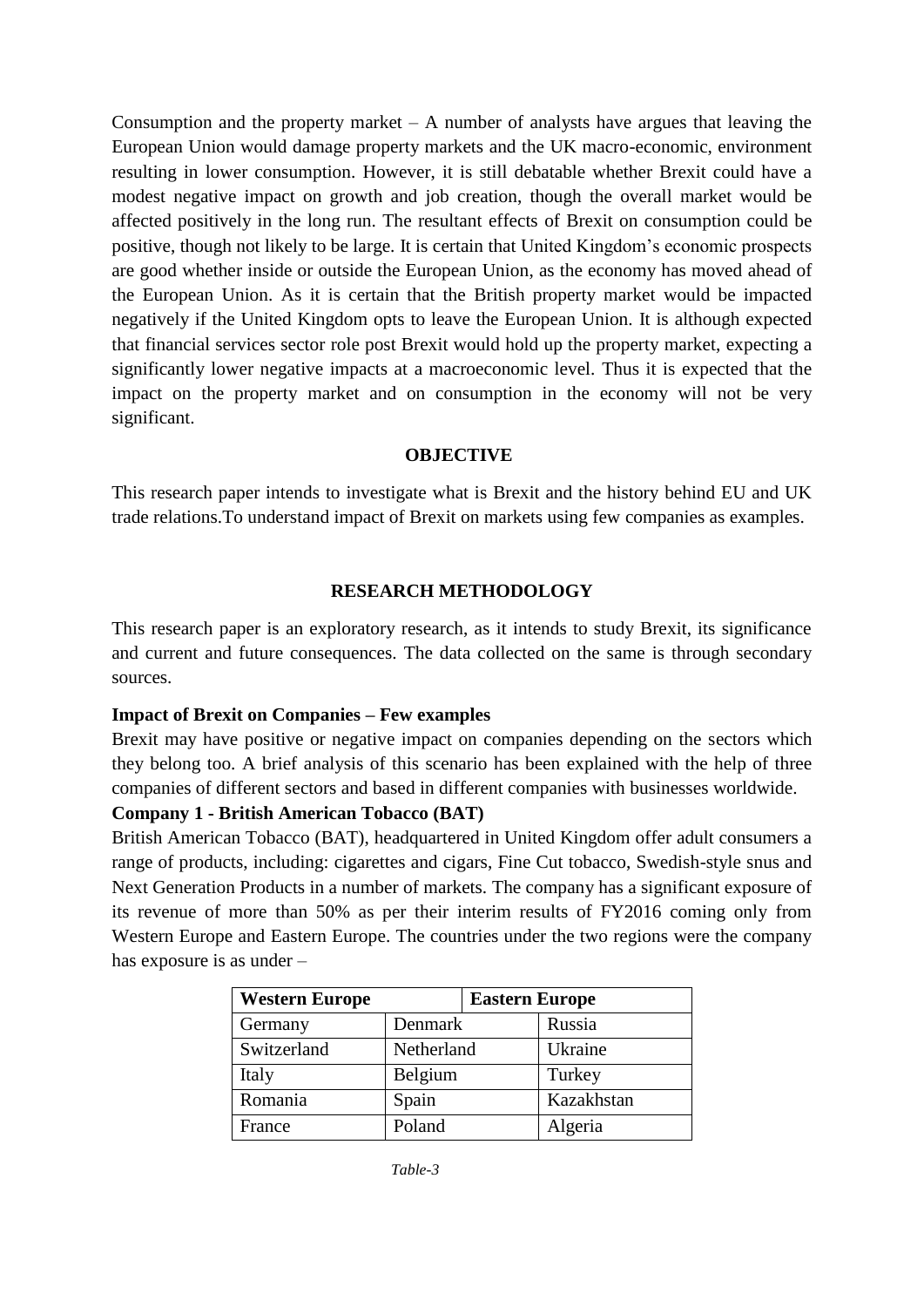Looking at United Kingdom stand to leave the EU (Brexit), there are chances that UK would see change in ground breaking, game changing tobacco control issues currently in place, amid EU's Tobacco Products Directive. The European Court of Justice in May 2016 ruled that the contents of the TPD including standardization of packaging, future EU-wide banning of menthol cigarettes and regulations for electronic cigarettes, were lawful, dismissing the objections raised by any country or maker of e-cigarettes. The TPD also requires 65% graphic pack warnings, a delayed ban on menthol flavoring, minimum pack sizes, ingredients control, a ban on misleading labels, and e-cigarettes regulated as tobacco. The implementation of TDP by local countries, transposing the same into their respective local laws, poised a challenge of interpretation and local political agenda with different countries, which UK could seek relaxation incase it intends to negotiate new norms. Thus Brexit could mean the UK not implementing any of the TPD (other than plain packaging which is already law) with no specific legislation on menthol flavoring which would be good news for tobacco companies and vapour device manufacturers.

A possible effect of Brexit might be a bigger impact on the UK cigarette market, with expected hikes on cigarette pack prices. According to the Organisation for Economic Cooperation and Development (OECD), under World Trade Organisation rules, leaving the EU would mean tariffs of at least 70% being imposed on tobacco, meaning the average price of a packet of cigarettes might rise from £9.60 to £12.74. This situation would be positive for UK as the country may see a situation where more cigarette factories being opened (or reopened) in the country to supply the market indigenously. Another consequence might be the return to the market of snus in the UK. Sweden is the only EU country where (for reasons of tradition) oral tobacco is not banned. For years Sweden and Swedish Match, have complained of the injustice of banning snus, which would probably open up the snus market in the UK after it starts operating outside the EU. British American Tobacco is the world's second largest quoted tobacco group by global market share, with brands sold in more than 200 markets, which would definitely gain amid the United Kingdom exit of European Union.

#### **Company 2 - Newmont Mining Corporation**

Newmont Mining Corporation, based in Greenwood Village, Colorado, USA, is a mining company, founded in 1916 by William Boyce Thompson as a diversified holding company, with active gold mines in Nevada, Indonesia, Australia, New Zealand, Ghana and Peru. Holdings include Santa Fe Gold, Battle Mountain Gold, Normandy Mining, Franco-Nevada Corp and Frontier Gold. Newmont is the only gold company in the Standard & Poor's 500 Index. This company is been identified by FactSheet , has the highest revenue exposure as it generates 64% of its revenue in the U.K., the highest figure among other companies on S&P 500.

Like majority of the companies have negative impacts from the Brexit. Newmont Mining (NEM), is among the few gainers under the new developments. Well, if we look at the individual companies with the largest exposure, we see Newmont Mining (NYSE: NEM) is No. 1, deriving a whopping 64% of its revenues from the United Kingdom. Brexit has a positive impact on the company. Bucking the trend of exposed companies' poor performance, the company's stock is leading the index, benefiting from its gold mining operations as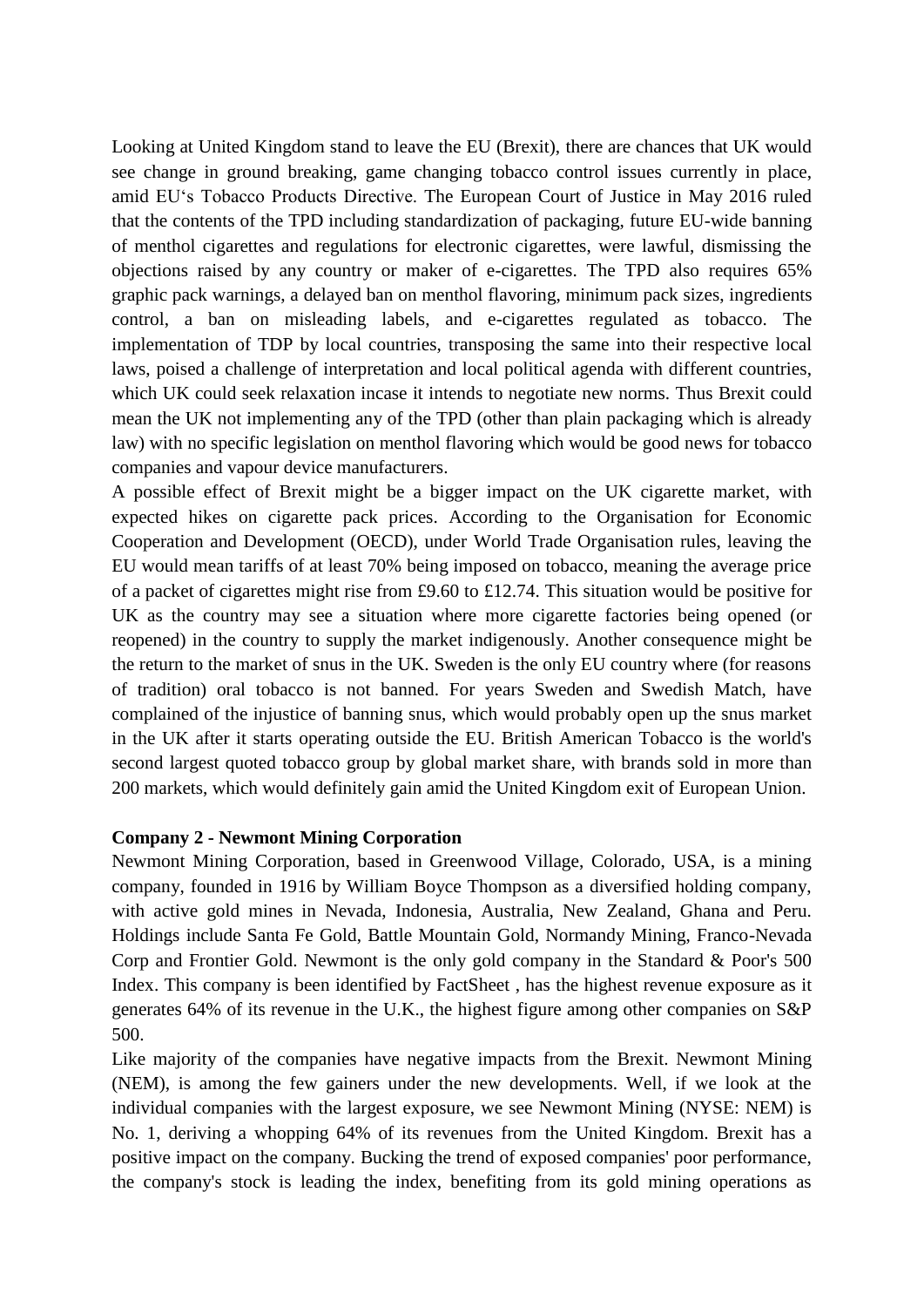investors seek safe havens from the otherwise volatile markets. The company stock surged in 2016 as worries about a Brexit and other global economic turmoil has caused gold prices to skyrocket. As gold prices jumped 5% on the vote results, shares of Newmont leapt 8%, setting a new 52-week high. Thus while the outcome of the U.K.'s historical referendum roiled stock markets around the world and European stocks posted their worst daily drop in nearly eight years on Friday, gold benefited from its perceived safety in financial crises, making the outlook for gold miners to be strong.

#### **Company 3 – Tata Motors**

Tata Motors, a USD 42 billion organisation, is the India's largest automobile company. It is a leading global automobile manufacturer with a portfolio that covers a wide range of cars, sports vehicles, buses, trucks and defence vehicles. The company has built a strong global network of subsidiaries and associate companies, with seventy-six direct and indirect subsidiaries in India and abroad. Tata Motors, engaged in engineering and automotive solutions, is also expanding its international footprint, including Jaguar Land Rover in the UK and Tata Daewoo in South Korea.

Tata Motors which generates majority of its revenue from its British luxury car unit Jaguar Land Rover (JLR) could come under pressure if Britain decides to leave European Union after the June referendum. Jaguar Land Rover has been contributing more than 80 per cent of the company's total automotive revenue, which could be under pressure in the short term as JLR would witness issues of a fiscal deficit, lower UK growth and adequate manpower shortfall. The company had already raised concern of a significant loss in the revenues of its subsidiary Jaguar Land Rover, in the event of Britain's exit from the European Union. The company had estimated a revenue decrease of nearly \$ 1.37 billion (1 billion pounds) preexit, though the company looks upon Britain to provide incentives to automakers to negate the impact of these levies, which would take some time to arise. Thus Brexit is one of the company or auto sector is the one which faces a major risk of loss of business amid Brexit.

#### **CONCLUSION**

Thus the research conducted intend to conclude that though Brexit may have a negative impact on few sectors, it would definitely benefit major sectors in UK in the long run. The economic consequences of UK decision on companies and business, could be managed by the United Kingdom, by negotiating the trade terms with EU going forward. The research also portrays that as UK and EU work on innovative strategies to benefit economy and finance, different players in the markets should look at innovative strategies to improve performance thereby driving them to business excellence like British American Tobacco, Newmont Mining and other similar players in the market.